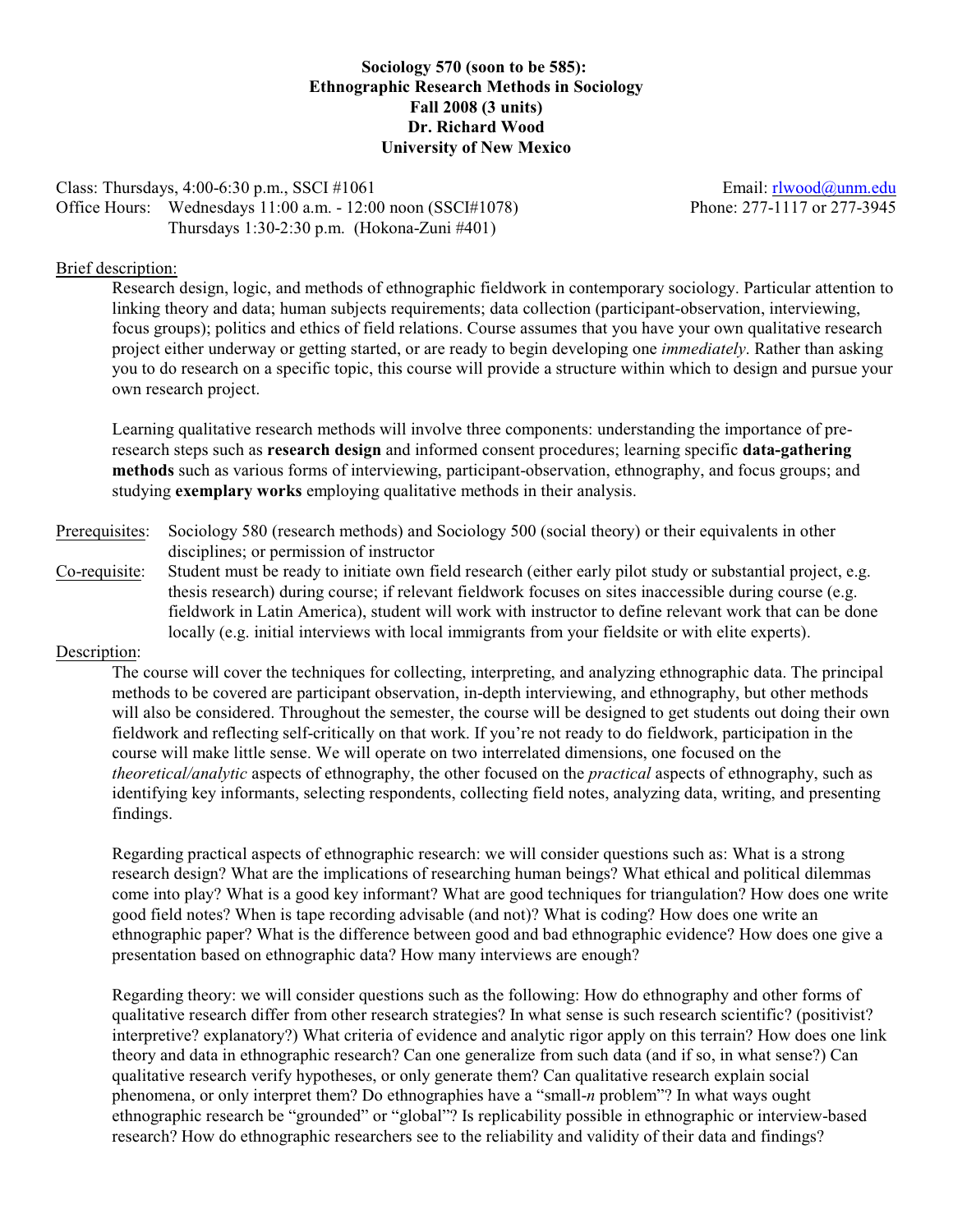An overarching theme throughout the course will be the integration of **theory** and **evidence** in our own research and in the work of others. How does one design research that is **both** strongly informed by social theory **and** grounded in good empirical evidence?

Students will quickly discover that this distinction between theory and practice, in qualitative as in any methods, is rather artificial: Answering practical questions about how to collect, analyze, and interpret data entails theoretical commitments that will inevitably affect the final product. Students who expect to learn the practical "tricks" without mastering the theoretical background *may or may not* pass the course, but will likely become poor ethnographers and interviewers. Anyone with strong social skills, an eye for detail, good note-taking skills, and the ability to describe social settings in writing will find it rather easy to produce a mediocre final paper. Producing high quality work, on the other hand, requires creative and rigorous thinking, patience, and practice. Indeed, ethnographic research and in-depth interviewing share the odd distinction of being quite easy to do poorly and very difficult to do well.

## Course structure:

Throughout the course, you will focus on learning how to carry out a qualitative research project *and* actually doing so. Many readings will focus on the "how to" dimension, and most assignments will get you actually doing qualitative research defined around your own interests. Throughout, we'll also read some book-length ethnographic studies, both as models of good work and as grist for critical learning. Depending on areas of student interests, subgroups may read separate works and report back to the larger group on the authors' research design, methods, use of theory and evidence, rhetorical strategies, etc. This will lead into a general discussion of these issues in our own research.

Under "research design," we'll talk about such themes as research questions, ethics of inquiry and informed consent ("human subjects requirement"), the various logics of sociological inquiry, empirical evidence, sampling strategies, and comparative strategies.

Under "research methods," we'll talk about the various methods of collecting qualitative data identified above, and the tools for obtaining and recording that data for later use: interview schedules, transcription, field notes, and coding categories. Along the way, you'll develop many of the written materials and research tools you will need for your own project.

## Required texts:

### Methodology:

Robert M. Emerson, Rachel I. Fretz, Linda L. Shaw. 1995. *Writing ethnographic fieldnotes* (Chicago : University of Chicago Press, ISBN #0226206815).

Joseph A. Maxwell. 2005. *Qualitative Research Design: An interactive approach* 2<sup>nd</sup> Edition, Volume 41 of Applied Social Research Methods Series (Thousand Oaks/London/New Delhi: Sage Publications ISBN #0-7619- 2608-9)

Charles Ragin. 1987. *The Comparative Method*. Berkeley: University of California Press.

Some additional article-length readings, posted to Zimmerman eReserves. Password is "**unm570**"

### Ethnographic studies:

Buy and read THREE of books below, ONE from each PAIR:

- Pair #1. Baiocchi, Gianpaolo. 2005. *Militants and Citizens. The Politics of Participatory Democracy in Porto Alegre*. (Brazil) Stanford, CA: Stanford University Press.
	- OR Hart, Stephen (2001). *Cultural Dilemmas of Progressive Politics: Styles of engagement among grassroots activists*. Chicago, University of Chicago Press.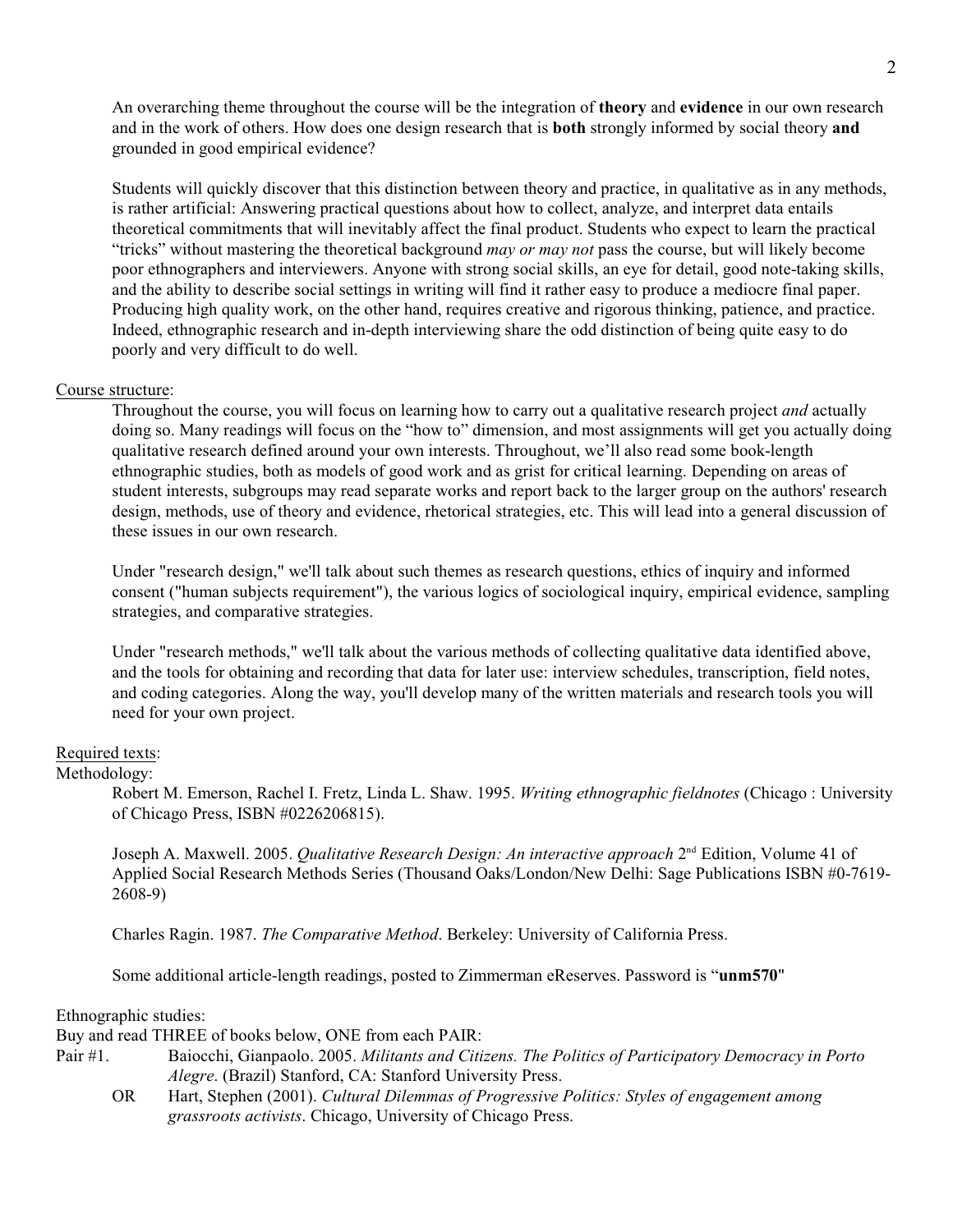| Pair $#2$ . | Wilkinson, Daniel. 2002. Silence on the Mountain: Stories of Terror, Betrayal, and Forgetting in   |  |  |
|-------------|----------------------------------------------------------------------------------------------------|--|--|
|             | Guatemala. Houghton Mifflin ISBN: 0-618-22139-5                                                    |  |  |
| OR.         | Polletta, Francesca. 2002. Freedom is an Endless Meeting: Democracy in American Social Movements   |  |  |
|             | Chicago: University of Chicago Press.                                                              |  |  |
| Pair $#3$ . | Hondegneu-Sotelo, Pierrette. 2001. Domestica: Immigrant Workers Cleaning and Caring in the Shadows |  |  |
|             | of Affluence. Berkeley: University of California Press.                                            |  |  |
| OR.         | Hovey, Kate. 2005. Anarchy and Community in the American West: Madrid, NM 1970-2000.               |  |  |
|             | Albuquerque, NM: University of New Mexico Press.                                                   |  |  |

The methodology books are available at the UNM Bookstore. The ethnographic books may be purchased used via [www.bookfinder.com](http://www.bookfinder.com) or [www.amazon.com](http://www.amazon.com) or similar internet services. *In addition*, a variety of articles will be required reading most weeks – go to<http://ereserves.unm.edu/> and search under my name, then use password **unm570** – more information in class. All readings *must* be read and digested prior to class, for class discussion – do *not* try to "skate" on the readings!

In general, I will facilitate the in-class discussions, but when we read "model ethnographies" one student will be responsible for providing initial framing of the discussion for each book. S/he will first focus on the strengths of the assigned reading; then turn to discuss any weaknesses, considering in both cases at least the following areas: *research design, clarity & substance of research question, methods, theoretical framing, integration of theory & evidence, rhetorical strategies & writing style, strength of interpretive & explanatory argument, and extent/limits of generalizability.*

Finally, some articles useful for specific topics, but not required reading, will be available in the Departmental Reading Room. These include more exemplary ethnographic studies, discussions of participant-observation with children; elite interviewing; advanced interviewing skills; and interpretation within organizational settings. Please read any you find helpful for your project; in some particular cases, I may require a student to read some of these for a particular project..

# Grading:

The class will entail a significant amount of writing, most of it at the service of your own research – see list below. Your grade will be determined by:

- 1. Assignments #4 through #10 (70 points out of 300): 10 points possible on each, scored roughly on basis of: 1- 5=inadequate work; 6=minimally adequate work; 8 = solid work; 10=excellent work. You will generally email these assignments to me and to all class members to review. Those received by 5:00 pm on the Tuesday before each class will be discussed in that week's class session.
- 2. IRB Proposal (assignment #11: 50 points out of 300) see below.
- 3. Final paper (120 points out of 300). You have two options for the final paper: Option 1 (appropriate for most students): Write a summary and critique of the pilot fieldwork you do during the semester *and* a detailed research proposal on a topic for which field research is appropriate. Option 2 (encouraged for students who are already engaged in field research): Write an article draft based on the field research carried out, structured appropriately for submission to a particular journal you choose. Either should be *at least* 20 pages in length, and may be longer. The form and content will vary, but in either format, the final paper should include *at least*: a) a sociologicallyorganized descriptive overview of the research and what you saw, heard, and learned (i.e. behavioral patterns, cultural structures, typologies, social dynamics, etc.) and b) some analytical observations about what you studied and why it is sociologically significant. It should also include, in an appendix (i.e. not part of main body of article draft or research proposal): c) your ruminations, confessions, and methodological musings on your research experiences, including joys and struggles of qualitative research, anxieties and doubts faced and/or surmounted, thoughts about advantages and disadvantages of different methodological or analytic strategies, learnings, political or ethical challenges, etc. If appropriate, the paper can be done in the form of a thesis or dissertation prospectus – i.e. the proposal that goes to your committee for approval, prior to pursuing the research. In this case, the prospectus should clearly reflect and report upon the preliminary fieldwork done during the semester,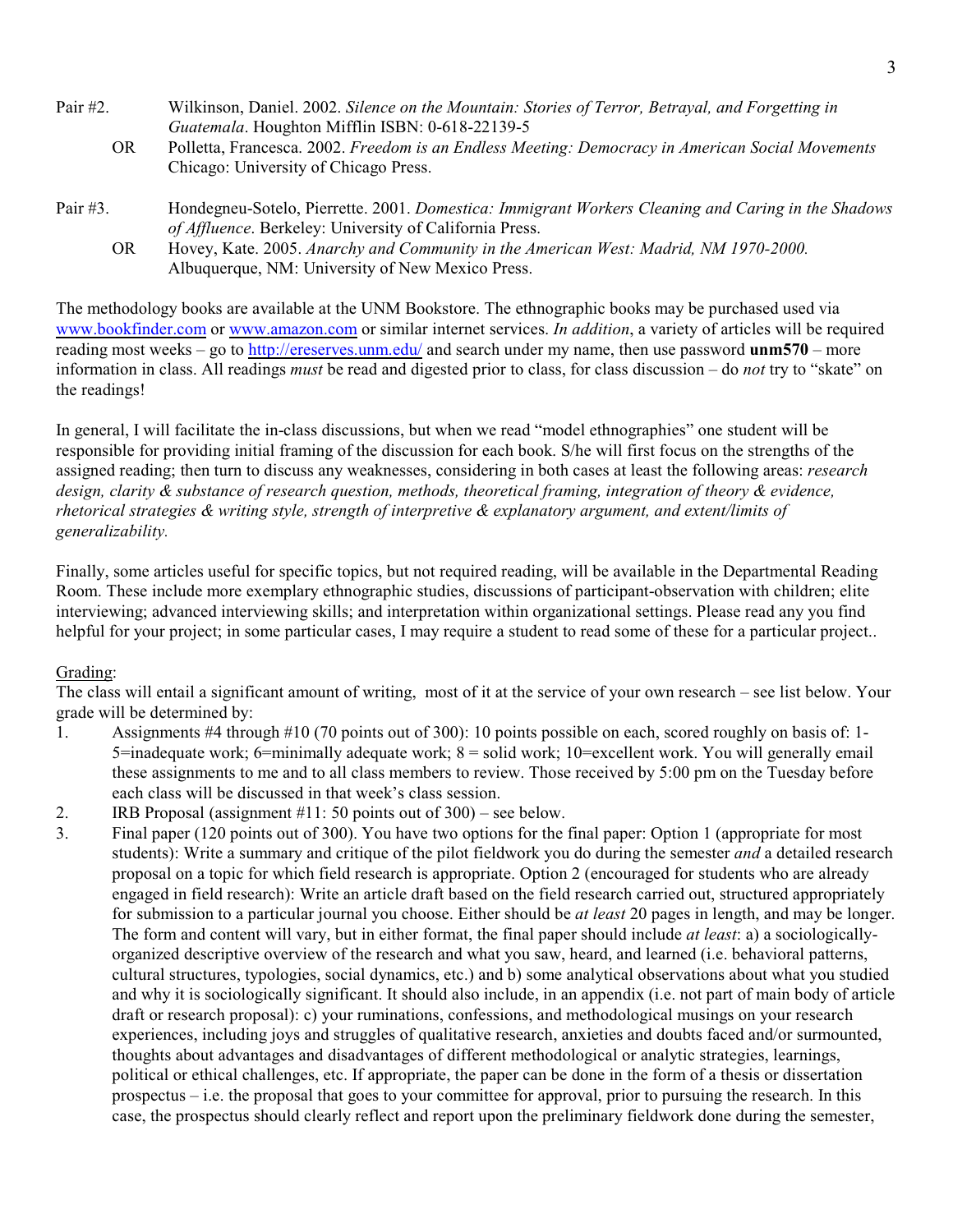and a), b), and c) above.

4. Class participation (60 points out of 300): Instructor-evaluated *quality* (i.e. not quantity, though if you never participate it's hard to have high quality) of your class participation (including interventions in class discussions and your framing of model ethnographies). Up to a point, of course, speaking more is good – but listening well to others, and responding insightfully, is also an important part of class participation. Key questions to ask: Do your observations and insights push class discussion forward? clearly reflect adequate preparation of the readings? treat other students fairly and civilly, even when disagreeing sharply? show intellectual reflection, empirical attention, and theoretical insight?

## Written assignments:

Please note: You should strive for something like the schedule outlined below for getting written assignments done, and post them to the course website as you complete them. Assignments #1-5 are due on the date noted above. But assignments #6-10 you need not do on precisely the above timeline, nor in precisely this order. Rather, you should proceed into fieldwork promptly, but in the order that makes most sense for your project. But in any case, assignments #4-10 are all due *together, and in one paper packet* by November 2 at noon at Sociology. The subsequent assignments, #11-14 are due on the dates shown.

# 1. Project description: (one page, due 9/4/2008)

One-paragraph description of the project you intend to pursue for this class, involving qualitative methods of sociological inquiry. Frame it around a one-sentence *research question* – spend some time crafting this so it is both researchable *and* adequately captures your research interest. If the primary research cite is inaccessible during this semester (say, in Rwanda), propose what kinds of interviewing and/or field research you *can* do this semester that would help inform your project.

## 2. "Sight without Sound" write-up: (2-4 pages, due 9/4/2008)

Observe "at a distance" any scene (social exchanges, encounters, a setting) for a short period – ideally but not necessarily one related to your research project. The point of this exercise is to begin to hone your observational and interpretive skills, your ability to sociologically "read" the *visual* setting and social dynamics of social life. Choose a setting in which you can see but not hear (or hear so little that it does not much improve your information about the setting) – it might be a highly public and anonymous setting (a political rally); or a somewhat public but non-anonymous setting (kids at a playground); or a fairly private but accessible setting (the pickup or flirtation scene at a local bar). Prepare a write-up of the setting, with two foci: a). A detailed description of what you saw, as concrete and specific as possible, capturing the crucial details but *not* attempting a photographic depiction; b). A sociological analysis in which you interpret what is going on in the setting; here, some extrapolation and speculation is appropriate, but strive to ground this in what you saw. Do not try to capture "everything" or feel like you have to get it all right – for this assignment, the important goals are honing skills and distinguishing between data, interpretation, and the insights that link them; a *segment* of the setting and interaction will serve fine for these purposes. Give the write-up an appropriate descriptive title that captures something analytically important about it.

## 3."Listening In" write-up: (2-4 pages, due 9/11/2008)

This assignment reverses #2 above – it's about "sound without sight." Listen in on a conversation or setting. Ideally, choose a setting in which you can hear but not see (e.g. listening to people behind you on a bus, to office conversation behind a wall, etc.); or a social setting in which you can unobtrusively sit with eyes closed and focus intently on sound and on silences (e.g. a worship or meditation service or a public playground). You are not to participate in any way in the conversation or interaction you observe – neither verbally nor through any other communicative channel. Write-up: include an overall summary of what you heard plus about a page of as close as you can get to a verbatim reproduction of what you heard. Also, your own interpretation of verbal dynamics, other audio dynamics, and silences there, and any self-observations that seem important, including your effort to separate sound from other observational cues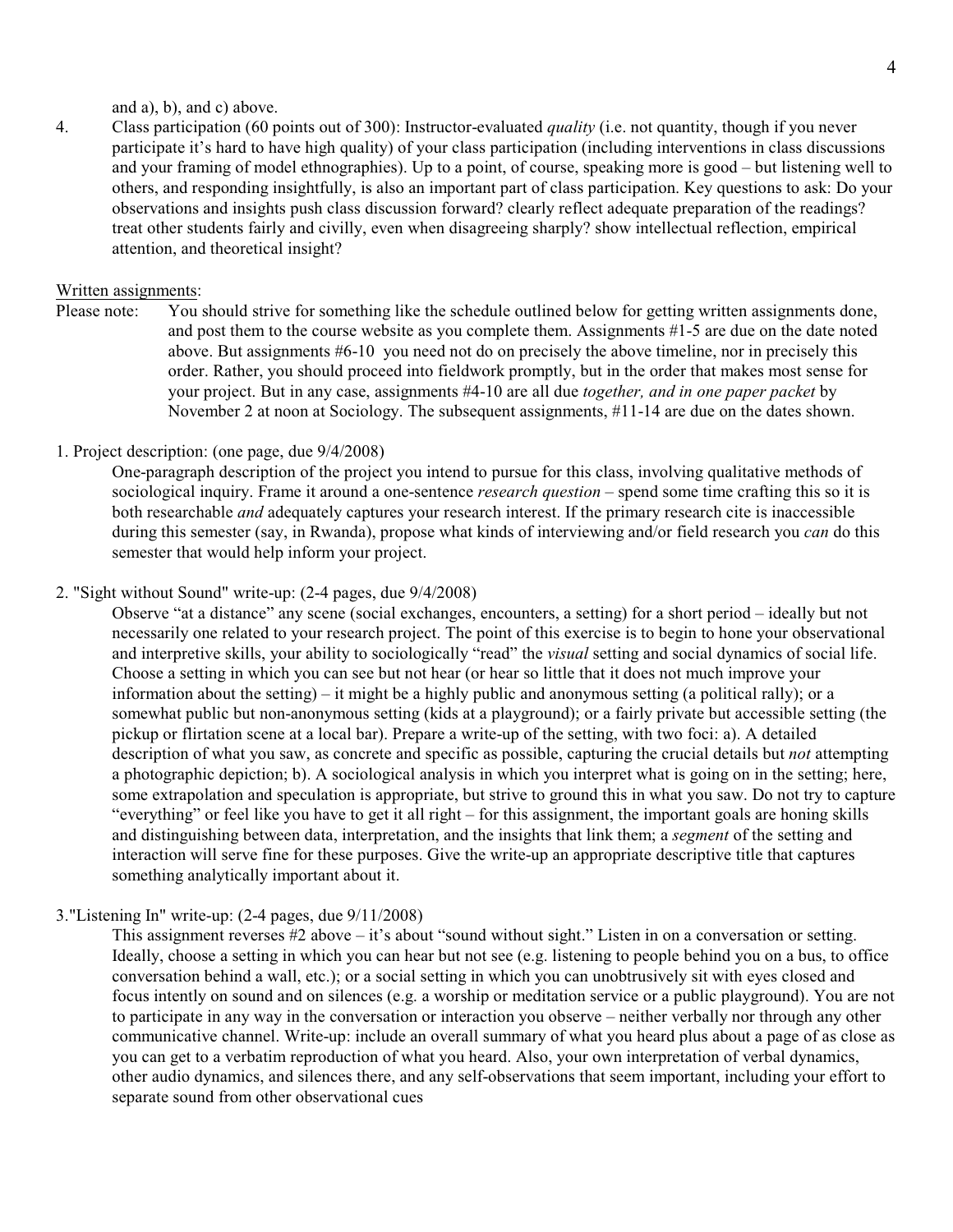## 4. Setting description & analysis (due 9/18/2008):

Get out into a key setting for your research project. Do observational research that focuses on the *characteristics of the setting* for your research – physical layout, appearances of people, any symbolism or visual/audio or words that structure the setting in some way. Write a report on the setting that describes its important aspects, begins initial interpretation of how the setting matters, and reports on your initial impressions, the inferences you are making, and any difficulties or excitement that being in the research setting entailed. Think about how you will insert yourself into this setting, and what you will need to consider as you strategize about how to do so.

# 5. Project proposal: (2-4 pages, plus logic model, due 9/25/2008)

A longer, more analytic, but-still-initial description of your proposed project that reflects considerably more thought about research design and how you will approach the research. *Given your research question*: where will you do participant-observation? Who will you interview? Why are these the right settings and people? What do we already know about the research topic, and how does this project push the boundaries of what we know? What phenomenon are you hoping to explain or understand, and what kinds of causal dynamics might lie behind that phenomenon? What kind of data will you collect? Include a "logic model" or "flowshart" depicting the initial analytic perspective underlying your proposed project.

## 6. Fieldnotes (at least two sets):

As you enter your research setting and begin interacting there, *keep detailed field notes* throughout, some written within the time of interaction *and* some immediately thereafter. For most projects, some combination of handwritten notes (in a bound field notebook!) and computer-written notes (and backed up systematically!) will be best. Notes should include and distinguish between: observations, interpretations, analytic notes, and theoretical notes (discussed in class). Hand in a print-out of typewritten notes and a photocopy of hand-written notes – *never* let original field notebook out of your control!

## 7. Interview transcripts:

Conduct at least one informal interview (first transcript) and one formal, taped interview (second transcript) related to your project. During the informal interview, take hand-written "jottings," then *immediately* afterward type up as full an approximate transcript of the interview as you can, clearly distinguishing between paraphrasings, exact quotations, and your interpretations. For the formal interview, tape record the interview if respondent agrees to this (digital recorders best, available for checkout from Soc or from me). and transcribe the full interview. After both interviews, immediately write up in your fieldnotes your initial observations and interpretations from the interview (i.e. not from analytic distance after producing a transcript, but immediately after the interaction). Hand these notes in with transcript. For all transcripts: Include a heading that fully identifies you as interviewer, the project, the interviewee (name or code), his/her role and relevance to the project, date, etc. Include a "footer" or "header" on each page that briefly identifies the transcript. Be sure to paginate the transcript *and* tell your word processor to "number lines" along the margin in some convenient fashion (In MS-Word: under "file" > "page setup" > "layout" > "line numbers").

8. Fieldnotes (third set, or an additional formal interview) & Self-reflection:

Same as above (fieldnotes) or below (interview transcript) from an additional experience of field research or additional formal interview. But, in either case, also include a few pages of typewritten reflection, self-criticism, and learnings from your initial fieldwork.

# 9. Interviewer/fieldworker self-critique: (1 page)

Go back and re-read your two transcripts (at least) fully and self-critically (and self-appreciatively: interviewing is a hard skill!). Write a one-page analysis of what you are doing well, what you need to work on, how you should restructure your interview schedule, etc.

## 10. Pilot analytic memo to faculty advisor: (1-3 pages)

Pretend I'm your faculty advisor. Write a memo to me, headed by a one-paragraph reminder of your research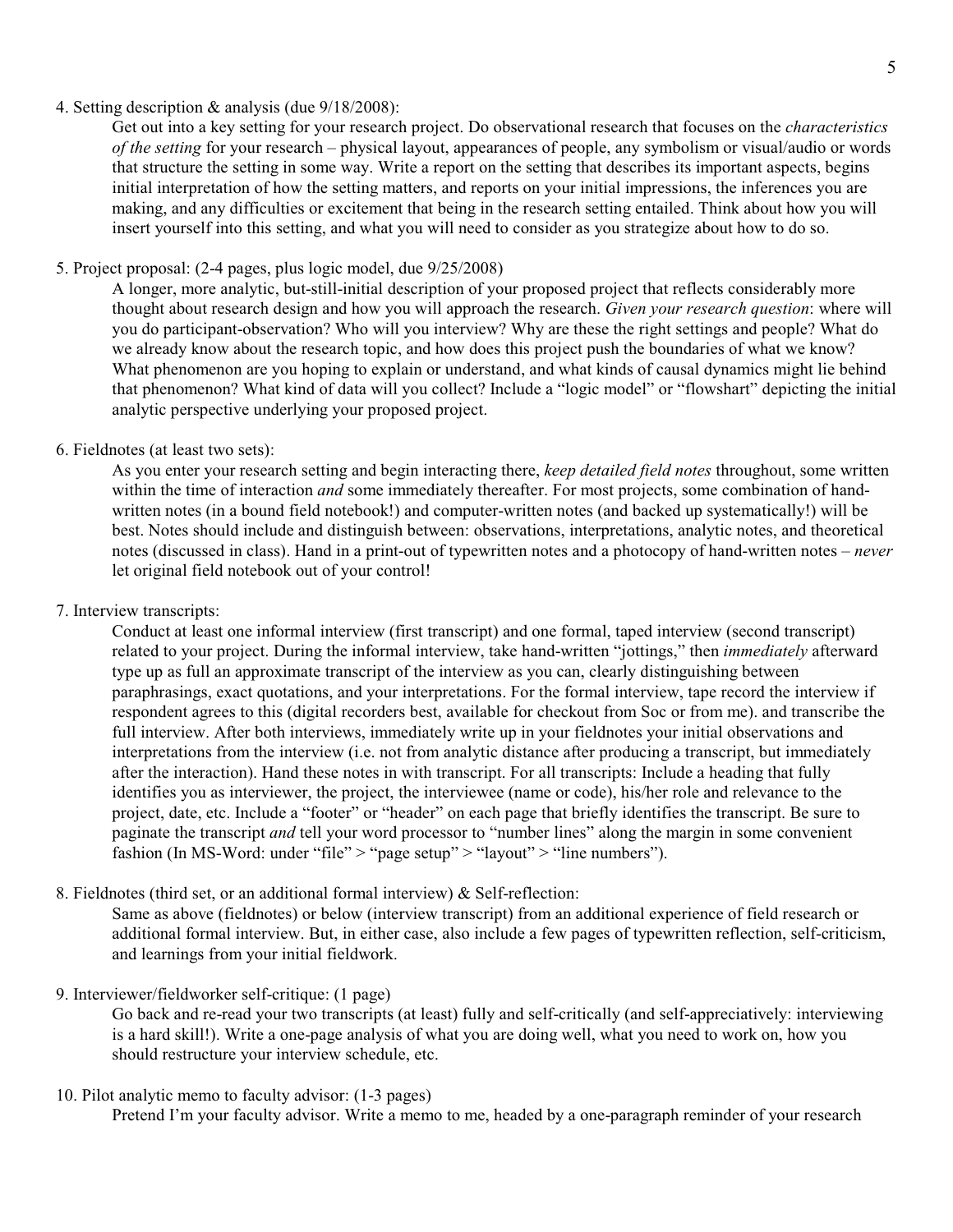question and research design. The body of the memo should detail the state of your project, what insights are emerging from it, what analytic puzzles or problems are emerging, and how you plan to proceed.

11. Draft IRB proposal (due 11/20/2008):

A full draft of the "human subjects protocol" to be submitted to the UNM Institutional Review Board, for this project as revised in light of your field experience this semester. *Must* follow the precise outline form, numbering system, and content specifications of the UNM IRB (see website).

12. Conceptual focus of paper: (1-2 pages, due 11/20/2008)

Step back from the data you've been collecting and think hard at the conceptual level. *Given your research question* (which may be evolving; if so, say how): what are you learning from your fieldwork? How is it shaping your thinking? How will you draw on concepts, ideas, and theories from sociology or related disciplines in answering your question? That is, how might you focus your final paper *conceptually*?

13. Tentative outline: (1-2 pages, due 12/4/2008)

Review all of the above field notes, transcripts (by now, more than 2), analyses, and ideas into a tentative outline of your final paper. Think both conceptually and empirically: how will you draw a convincing initial analysis (maybe not yet an "answer") of your research question? But think also rhetorically: how will you structure the paper to make it interesting and engaging? Provide enough detail in the outline for other class members to understand where your paper is headed  $-$  i.e. not just main topics, but subpoints, etc.

14. Final paper: see above. Due 12:00 noon on Dec. 12, 2008 to avoid an Incomplete grade. Please deliver a **paper** copy to the Department of Sociology unless you have made other prior arrangements.

| Date | Topic                                                                                                                                                                                                             | Readings                                                                                                                                                                                               | Assignment                                                                                                                             |
|------|-------------------------------------------------------------------------------------------------------------------------------------------------------------------------------------------------------------------|--------------------------------------------------------------------------------------------------------------------------------------------------------------------------------------------------------|----------------------------------------------------------------------------------------------------------------------------------------|
| 8/28 | Overview & planning                                                                                                                                                                                               |                                                                                                                                                                                                        |                                                                                                                                        |
| 9/4  | Recognizing good qualitative research                                                                                                                                                                             | *Snyder: "Human Dimension of Comparative Research"<br>* Goodwin and Horowitz - website<br>* Burawoy, Ch. 1 & 2 – website<br>*Devers: "How will we know good qualitative research?"<br>HSR34:5          | Project description<br>"Sight without Sound"<br>write-up                                                                               |
| 9/11 | Theory in ethnographic work<br>Traditions of ethnography                                                                                                                                                          | * "Elaborating Analytic Ethnography"<br>* Auyero: "Politics under the Microscope"<br>Emerson, et al: Ch. 1-2<br>Maxwell, Chapters 1 & 2                                                                | "Listening In" write-up                                                                                                                |
| 9/18 | Research design<br>Getting In: Entering your field site                                                                                                                                                           | Maxwell, Chapters 3 & 4<br>Emerson et al: Ch. 3<br>*Fenno: "Appendix: Participant Observation"<br>*Exemplar: Lapoint notes on "Understanding Liberal Religion"<br>Wilkinson or Polletta – first half   | Complete online training at:<br>http://research.unm.edu/recs/Training<br>.html - save certificate<br>Setting description &<br>analysis |
| 9/25 | Positioning in the field:<br>Sampling decisions<br>Membership roles<br>Writing field notes                                                                                                                        | Emerson et al: Chapter 4<br>Maxwell, Chapters 5 & 7 & Appendix<br>* "Theoretical Sampling"<br>*Bernhard 13: "Participant Observation"<br>*RMA 14: "Field Notes"<br>Wilkinson or Polletta – second half | Project proposal<br>Fieldnotes I                                                                                                       |
| 10/2 | <b>NO CLASS</b>                                                                                                                                                                                                   |                                                                                                                                                                                                        |                                                                                                                                        |
| 10/9 | Interviewing as one fieldwork skill:<br>Unstructured interviews/interactions<br>Developing the interview schedule<br>Learning to interview<br>Fieldwork:<br>More on field notes<br>Alliances, informers, skeptics | Emerson et al: Ch. 5<br>* "Role of Interviewer"<br>*Bernhard 9: "Interviewing: Unstructured & Semistructured"<br>* "Techniques in Interviewing"<br>Baiocchi or Hart – first half                       | <b>Fieldnotes II</b>                                                                                                                   |

# **Class Sessions, Topics, Readings, and Assignments**: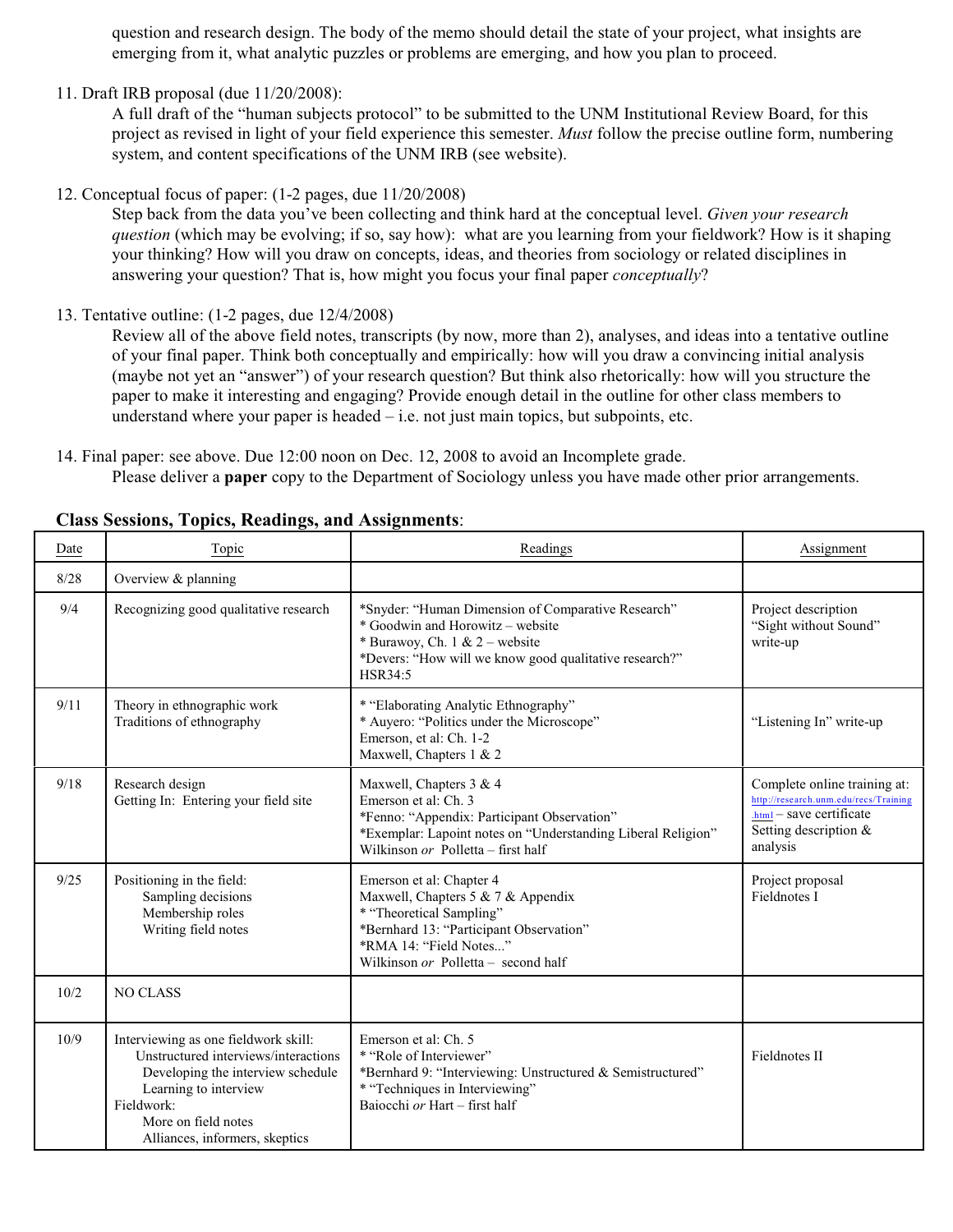| 10/16 | NO CLASS - FALL BREAK                                                                                                                                       |                                                                                                                                                                                                                                            |                                                                                                      |
|-------|-------------------------------------------------------------------------------------------------------------------------------------------------------------|--------------------------------------------------------------------------------------------------------------------------------------------------------------------------------------------------------------------------------------------|------------------------------------------------------------------------------------------------------|
| 10/23 | Really learning to interview<br>Intensive interviewing<br>Facework<br>Fieldwork:<br>Ethics and politics of fieldwork                                        | *Wood, E.: "Ethical Challenges"<br>*Punch: "Politics & Ethics in Qualitative Research"<br>* "Tactics in the Interview"<br>Baiochi or Hart - second half<br>Emerson, et al: Ch. 6 & 7                                                       | Interview transcript                                                                                 |
| 10/30 | Toward analysis                                                                                                                                             | Ragin - first half<br>*Bernhard 17: "Qualitative Data Analysis I: Text Analysis"<br>*Maxwell Ch. 6                                                                                                                                         | Interview transcript                                                                                 |
| 11/6  | Human subjects requirements<br>Focus Groups as method:<br>Dis/advantages<br>Planning & conducting<br>Organizing qualitative data                            | * "Phenomenology & Interpretive Practice" – website (?)<br>*Plattner: "Human Subjects Protection"<br>Ragin $-$ second half<br>Emerson Ch. 8                                                                                                | Fieldnotes III OR Interview<br>transcript Plus Reflection<br>Interviewer/fieldwork self-<br>critique |
| 11/13 | Human subjects proposals & process<br>Analyzing qualitative data<br>Visual ethnography                                                                      | *Smilde: QCA/Boolean analysis of conversion in Venezuela<br>*Belmont Principles<br>*IRB information (website, plus ALL materials at<br>http://research.unm.edu/recs/HuSubjects.html (inc. appl. packet)<br>Hondegneu or Hovey - first half | Pilot analytic memo<br>$^{+}$<br>Full packet due<br>Assignments #6-10                                |
| 11/20 | Theory and ethnography<br>Writing ethnographic accounts:<br>audience & voice<br>Ethics of fieldwork (II)                                                    | * "Generating Theory" - website<br>* Burawoy, Ch. 13<br>Hondegneu or Hovey - second half<br>*Halse/Honey: "Unravelling Ethics"                                                                                                             | IRB proposal draft<br>Conceptual focus of paper                                                      |
| 11/27 | NO CLASS: Thanksgiving                                                                                                                                      | <b>NO CLASS</b>                                                                                                                                                                                                                            |                                                                                                      |
| 12/4  | Struggling from field insights to written<br>ethnography: student-led<br>Ethno writing : portraying subjects                                                | Maybe some TBA<br>Student presentations                                                                                                                                                                                                    | Outline of paper                                                                                     |
| 12/11 | Researchers' stances<br>Back to the field: iterations of fieldwork<br>What have we learned? Reflection and<br>self-criticism as methodological<br>necessity | Maybe some TBA<br>Student presentations                                                                                                                                                                                                    | Final paper due by 12:00<br>noon on 12/12/2008, to<br>avoid Incomplete                               |

### Note on class discussions:

Come to class with readings *prepared*, not just cursorily read. But "prepared" can include skimming sections of readings - indeed, you'll be best prepared if you read quickly, skim some, return to important sections, and then take time to really *think through* the readings, including what you think of the works' research design, clarity & substance of research question, methods, theoretical framing, integration of theory & evidence, rhetorical strategies  $\&$  writing style, and strength of interpretive  $\&$  explanatory argument. Then, come ready to learn from others even as you argue for your own point of view, with me and with other students. Simply lose whatever shyness you have about disagreeing publicly; that's how we all learn, and part of the beauty of academic life. At the same time, academics sometimes adopt a cheap-and-easy critical stance, simply finding weaknesses in others' work and trashing them. In place of that easy criticism, let's all work to develop a more authentically critical-andconstructive tone in class: appreciative of what an author does well, critical of what s/he does poorly.

## Students with disabilities:

Any student who, because of a disability, may require some special arrangements in order to meet course requirements should contact the instructor as soon as possible to make necessary accommodations. It is the responsibility of the student to request accommodation for individual learning needs. UNM will make every attempt to accommodate all qualified students with disabilities. For further information, contact Student Support Services at (505) 277-3506.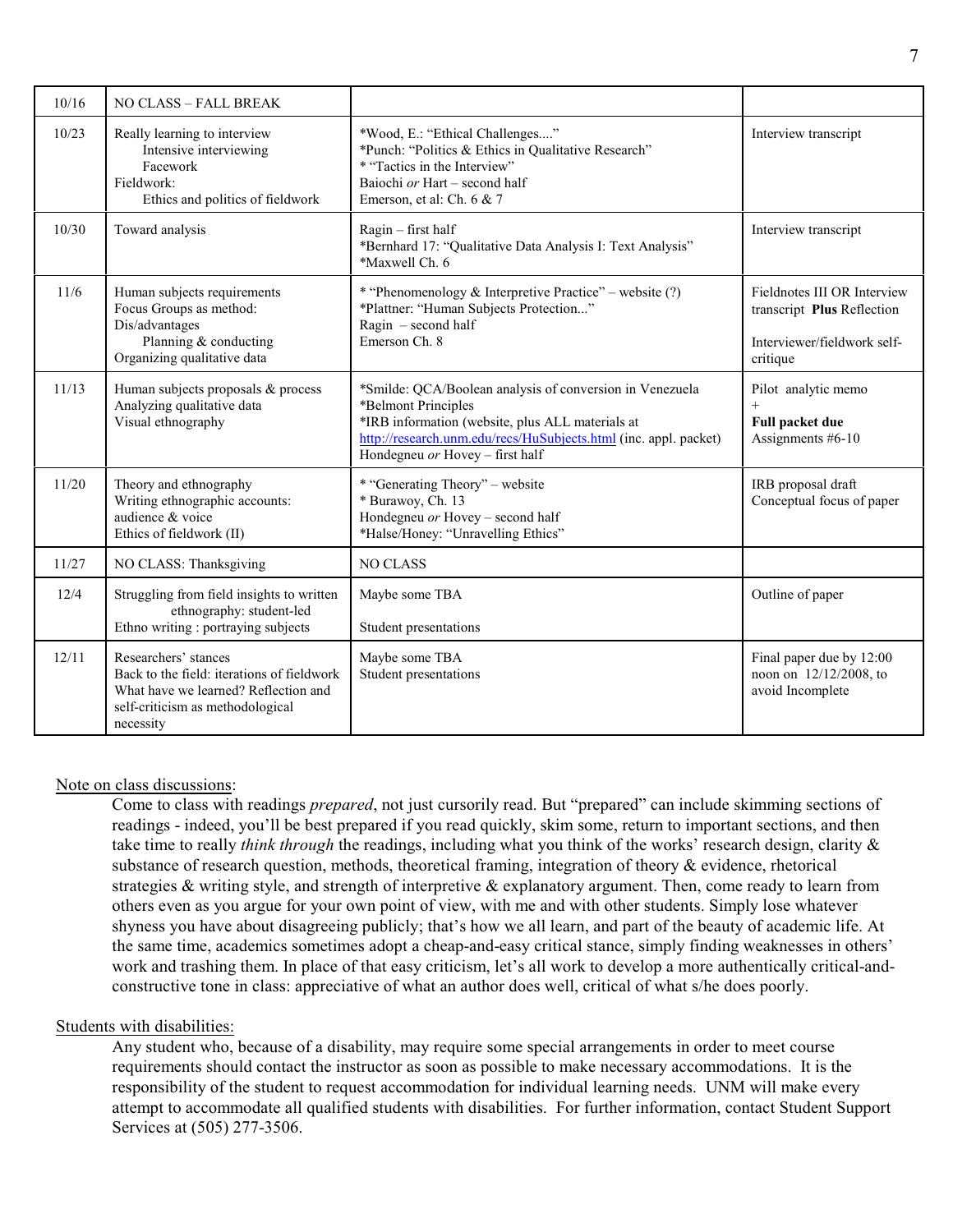Additional Readings: (in no particular order)

#### General:

- Howard Becker. 1996. "The Epistemology of Qualitative Research." In *Ethnography and Human Development: Context and Meaning in Social Inquiry* (The John D. and Catherine T. MacArthur Foundation Series on Mental Health), edited by Richard A. Shweder, Anne Colby, and Richard Jessor.
- Jeff Goodwin and Ruth Horowitz. 2002. "Introduction: The Methodological Strengths and Dilemmas of Qualitative Sociology." *Qualitative Sociology*. 25(1):33-47. (*http://libweb/, E-journals).*
- Michael Burawoy et al. 1991. *Ethnography Unbound*. Berkeley: University of California Press.
- Michael Burawoy et al. 2000. *Global Ethnography*.
- Paul Atkinson.1988. "Ethnomethodology: A Critical Review." Annual Review of Sociology. 14. 441-65. (http://libweb, E*journals*).
- Carol Warren et al. (2003) "After the Interview," *Qualitative Sociology*; Andrea Fontana and James Frey (1998), "Interviewing: The Art of Science" in Norman Denzin and Yvonna Lincoln, *Collecting and Interpreting Qualitative Materials*.
- Howard Becker (1997), *Tricks of The Trade*.
- Norma Denzin and Yvonna Lincoln (1998), *Collecting and Interpreting Qualitative Materials*.
- David Fetterman (1998), *Ethnography.*
- Martyn Hammersley and Paul Atkinson (1995), *Ethnography.*
- Richard Jessor, Ann Colby, and Richard Shweder (1996), *Ethnography and Human Development.*
- Jon Van Mannen (1988), *Tales of the Field*.
- William Foote Whyte (1943), *Streetcorner Society*.
- Robert Weiss, *Learning from Strangers.*
- Stephen L. Schensul, Jean J. Schensul, Margaret D. LeCompte. 1999. Essential ethnographic methods : observations, interviews, and questionnaires. Publisher Walnut Creek, Calif. : AltaMira Press.
- Wuthnow, Robert and Hunter, Bergeson, and Kurzweil. 1991?. *Cultural Analysis: The Work of Peter Berger, Mary Douglas, Michel Foucault, and Jurgen Habermas*. Boston: Routledge and Keegan Paul.

#### On case studies:

- Stanley Lieberson. 1991. "Small N's and Big Conclusions: An Examination of the Reasoning in Comparative Studies Based on a Small Number of Cases." *Social Forces*. 70(2): 307-20.
- Charles Ragin and Howard Becker (1992), *What Is a Case?*; Roger Gamm, Martyn Hammersley, and Peter Foster (2000), *Case Study Method*.

#### On coding:

Anselm Strauss and Juliet Corbin. 1998. "Open Coding." In Basics of Qualitative Research. Thousand Oaks, CA: Sage. Judith Kendall. 1999. "Axial Coding and the Grounded Theory Controversy." Western Journal of Nursing Research. 21(6):  $743 - 57$ 

#### On interviewing:

*Qualitative Interviewing: The Art of Hearing Data.*2004. Rubin, Herbert J. & Irene Rubin. Sage, ISBN 0761920757, Paper.

#### Issues in fieldwork: Reliability, replicability, validity, empathetic understanding.

- Jack Katz. 1983. "A Theory of Qualitative Methodology: The Social System in Analytic Fieldwork." In Robert Emerson *Contemporary Field Research*.
- http://kerlins.net/bobbi/research/qualresearch/
- Paul Atkinson et al. (2001), *Handbook of Ethnography*
- On qualitative analysis: Charles C. Ragin. 1999?. *Fuzzy-Set Social Science*.
- On focus groups: Richard Krueger, *Focus Groups*
- On research design:
- LeCompte, Margaret Diane. 1999. Designing & conducting ethnographic research (Walnut Creek, Calif: AltaMira Press) On writing: Howard Becker, *Writing for Social Scientists.*

#### On human subjects and Institutional Review Boards:

Patricia A. Marshall. 2003. *Social Thought & Commentary: Human Subjects Protections, Institutional Review Boards, and Cultural Anthropological Research*. Case Western Reserve University. Available at <http://muse.jhu.edu>

#### Some strong ethnographic analyses: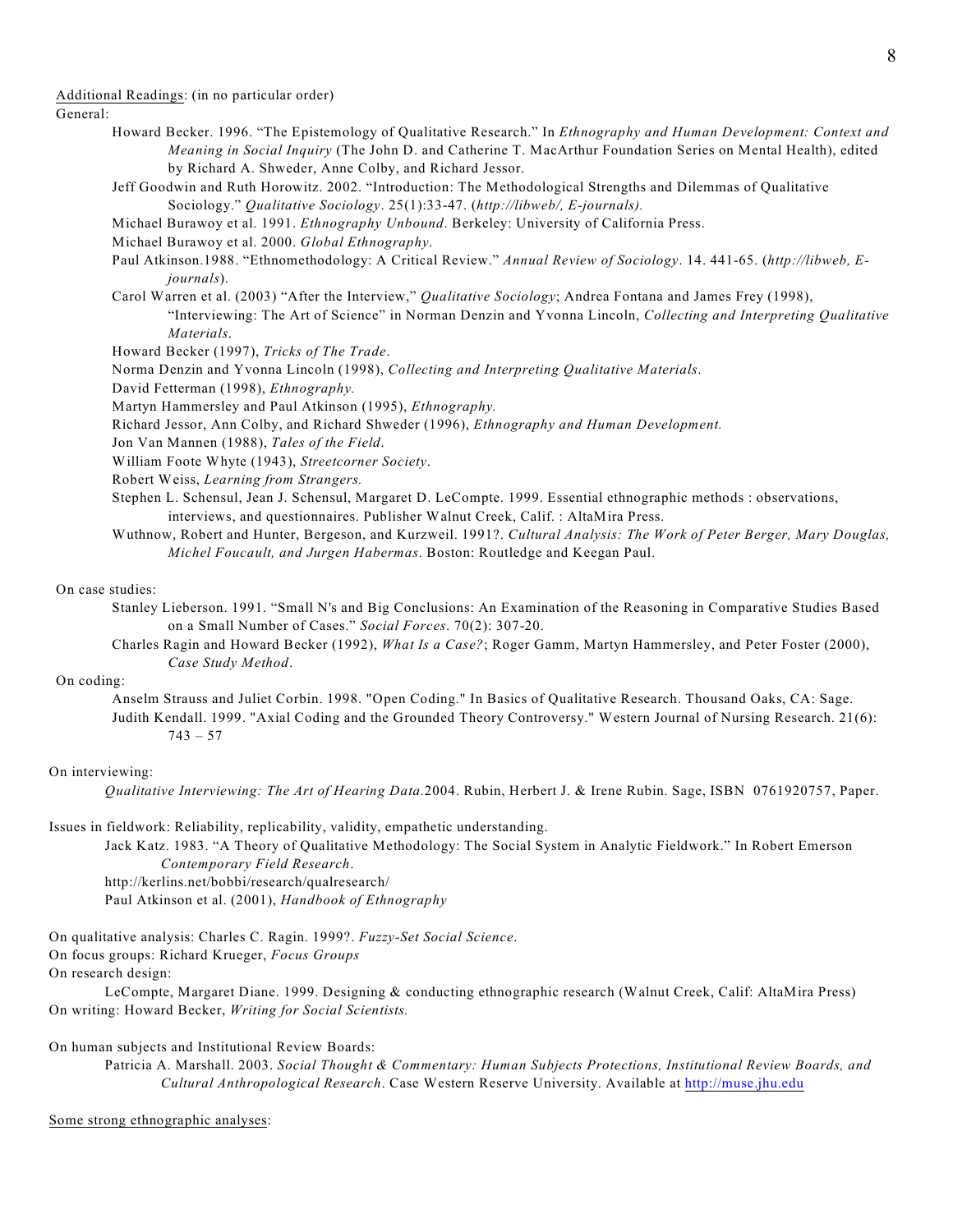### Principally participant observation:

Burawoy, *Manufacturing Consent*

Anderson, Elijah. *A Place on the Corner*

Anderson, Elijah*. Code of the Street*

Scott, James. *Weapons of the Weak*

Cuneo. *The Smoke of Satan* [on ultra conservative Catholics]

Geertz. *Islam Observed* [on contrasting Islam in Morocco and Indonesia]

#### PO/ interviews

Bourgois, Philippe. *In search of respect in El Barrio*

Baggett, Jerome. *Private Homes, Public Religion* [on Habitat for Humanity.]

Dunier, Mitchell. *Sidewalk*, especially appendix

Dunier, Mitchell. *Slim's Table*

Auyero, Javier.

### Principally interviews

Scott Straus*.* Forthcoming. *The Order of Genocide: Race, Power, and War in Rwanda*. Cornell University Press. Interviews with prisoners convicted of genocide, field research in 5 villages, including interviews about local history

Huggins, Martha K., Mika Haritos-Fatouros, and Philip G. Zimbardo. 2002. *Violence Workers: Police Tortures and Murderers Reconstruct Brazilian Atrocities*. California.

Eliasoph, Nina. *Avoiding Politics*. [on how the apolitical quality of U.S. mass culture is constructed, not a "natural" state]

Nepstead, Sharon. *Conviction of the Soul*. [on Central American peace movement in U.S.]

Lichterman, Paul. *Search for Political Community* [comparative environmental movements] or *Elusive Togetherness* [on what undermines civic life, and the weaknesses of social capital explanations]. Both strong culturalist accounts of politics.

#### Combining survey, PO, interviews

Dohan, Daniel. *The Price of Poverty: Money, Work, and Culture in the Mexican American Barrio*. I think Univ of California Press

Steven Wilkinson. Votes and Violence. CUP about 2003. On communal violence in India, combines analysis of database he compiled, field research in 1 province, etc.

#### Multi-sited works

Deborah J. Yashar. 2005. *Contesting Citizenship in Latin America*. nice example of multi-sited work. draws largely on interviews, some observation of meetings, strong exemplar of qualitative data to good argument, excellent comparative design.

Rich Snyder's book on Mexico (just out in paperback)

Jeremy Weinstein. 2006. *Inside Rebellion: The Politics of Insurgent Violence.* Cambridge. Interviews and gathering of relevant documents, newspaper and police data in Uganda, Mozambique and Peru

#### Excellent use of qualitative data

Laitin, David. *Hegemony and Culture*